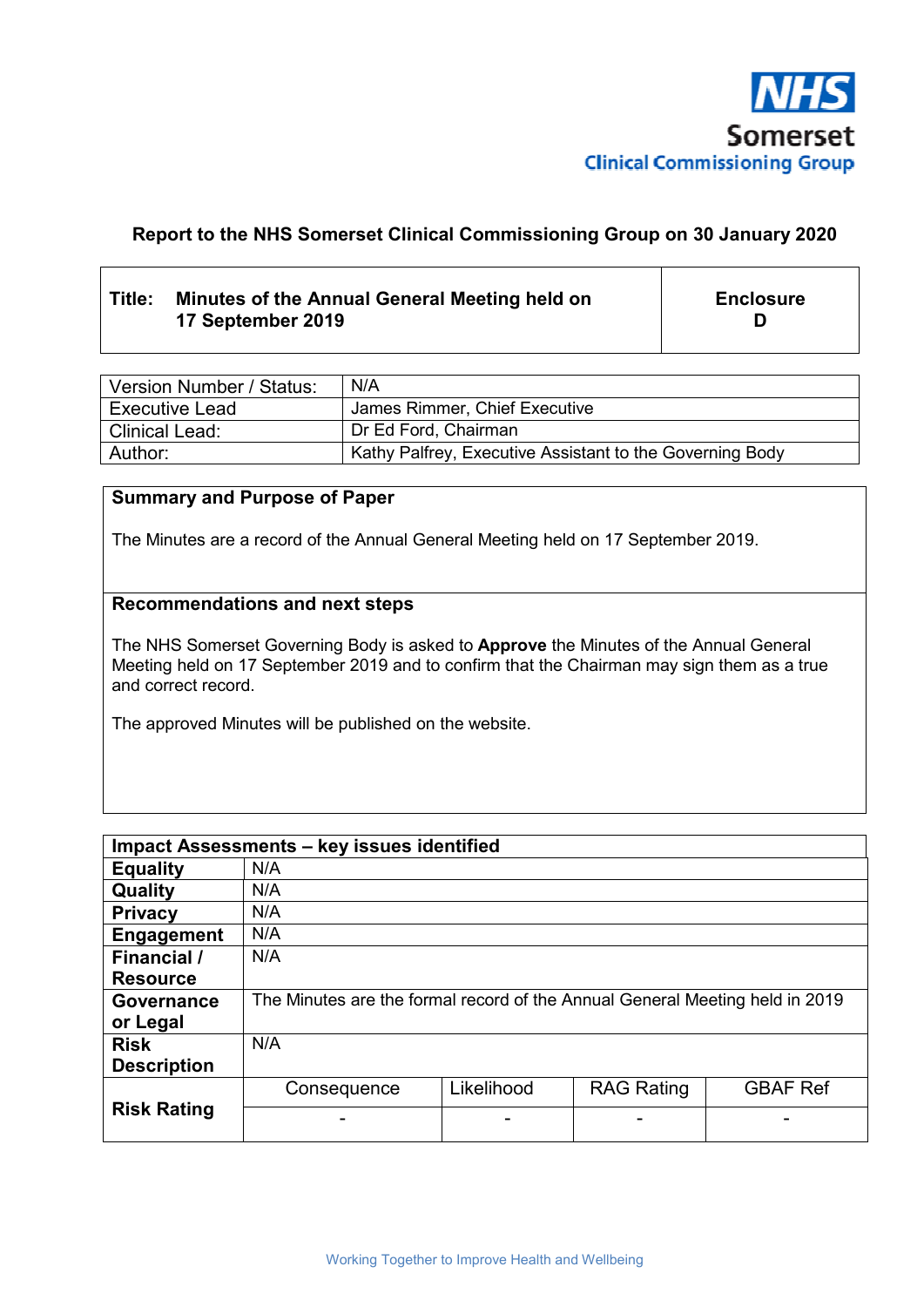

## Minutes of the **Somerset Clinical Commissioning Group Annual General Meeting** held on **Tuesday, 17 September 2019** at the **Westlands Entertainment Centre**, **Westbourne Close, Yeovil**

| Present:       | Dr Ed Ford                                     | Chairman,<br>GP Irnham Lodge Surgery                                                                                                                                        |  |  |
|----------------|------------------------------------------------|-----------------------------------------------------------------------------------------------------------------------------------------------------------------------------|--|--|
|                | Sandra Corry                                   | Director of Quality, Patient Safety and                                                                                                                                     |  |  |
|                | Lou Evans                                      | Engagement<br>Vice Chair and Non-Executive Director,<br>Governance and Audit                                                                                                |  |  |
|                | <b>Basil Fozard</b>                            | Non-Executive Director, Secondary Care<br>Doctor                                                                                                                            |  |  |
|                | David Freeman                                  | <b>Chief Operating Officer</b>                                                                                                                                              |  |  |
|                | <b>Wendy Grey</b>                              | Non-Executive Director, Practice<br>Representative                                                                                                                          |  |  |
|                | David Heath                                    | Non-Executive Director, Patient and Public<br>Engagement                                                                                                                    |  |  |
|                | <b>Alison Henly</b>                            | Chief Finance Officer and Director of<br>Performance                                                                                                                        |  |  |
|                | <b>Trudi Mann</b>                              | Non-Executive Director, Practice<br>Representative                                                                                                                          |  |  |
|                | <b>James Rimmer</b>                            | <b>Chief Executive</b>                                                                                                                                                      |  |  |
| In Attendance: | Maria Heard<br>Dr Alex Murray<br>Sandra Wilson | Programme Director, Fit for my Future<br>Clinical Lead, Fit for my Future<br>Observer Lay Member, Chairman of the<br><b>Somerset Patient Participation Groups</b><br>(PPGs) |  |  |
| Apologies:     | Dr Jayne Chidgey-Clark<br><b>Trudi Grant</b>   | Non-Executive Director, Registered Nurse<br>Director of Public Health, Somerset County<br>Council                                                                           |  |  |
|                | <b>Judith Goodchild</b>                        | Observer, Healthwatch                                                                                                                                                       |  |  |
| Secretariat:   | <b>Kathy Palfrey</b>                           | Secretary to the Governing Body                                                                                                                                             |  |  |

## **AGM 001/2019 WELCOME**

 Dr Ed Ford welcomed everyone to the Annual General Meeting of the Somerset Clinical Commissioning Group (CCG), in particular, members of the public, and the charity and voluntary organisation stallholders that had agreed to take part in the day's NHS Somerset Community Health Fair.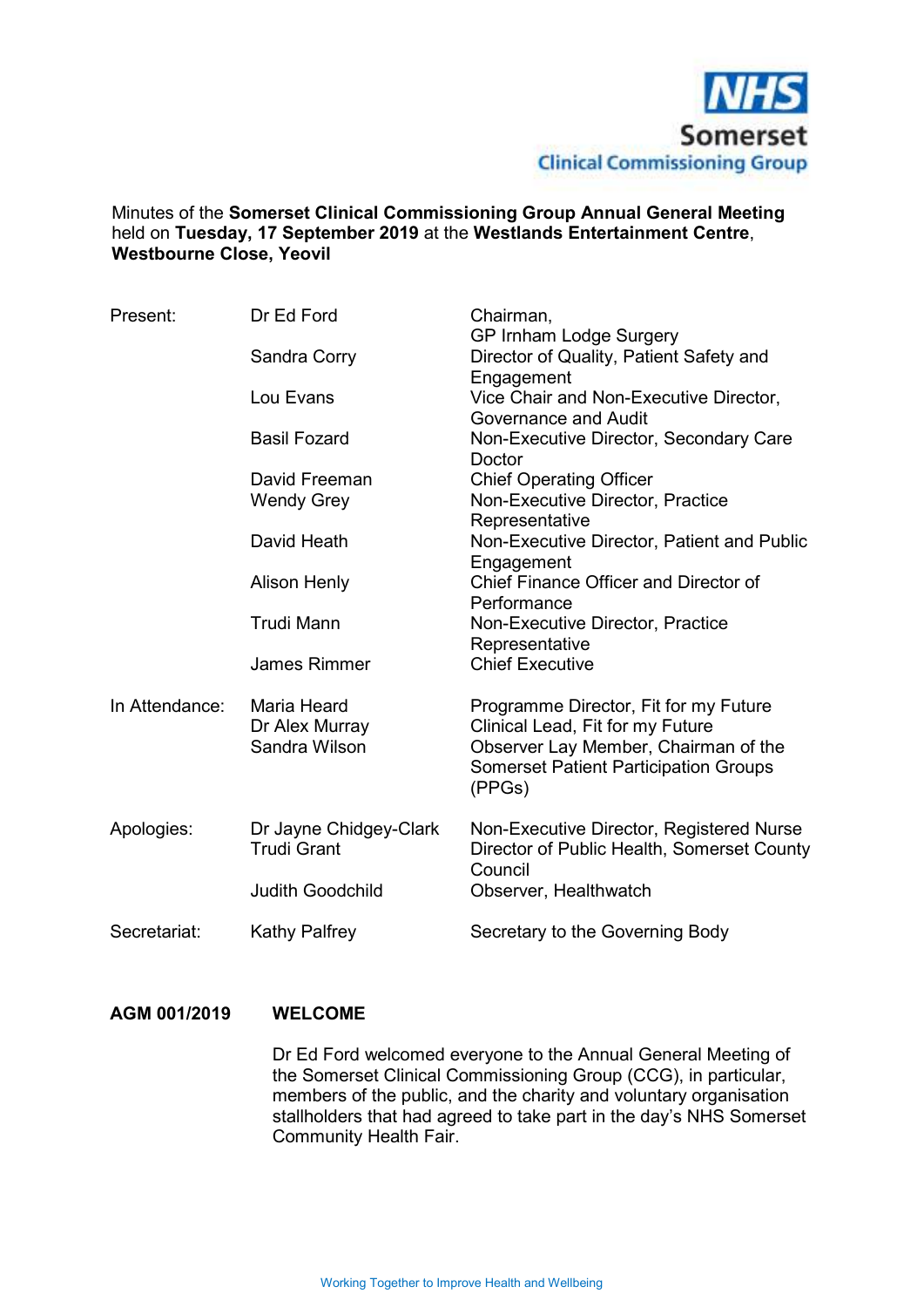The CCG has a statutory obligation to hold an Annual General Meeting to formally present the annual report and accounts, to ensure that we are accountable for the services and money we spend on the public's behalf.

 The Annual Report and Accounts 2018/19 were approved by the Governing Body at its meeting on 23 May prior to submission to NHS England on 24 May 2019. They are available in both full and summary hard copy versions and also on our website

### **AGM 002/2019 APOLOGIES FOR ABSENCE**

 Apologies for absence were received from Dr Jayne Chidgey-Clark, Trudi Grant and Judith Goodchild.

### **AGM 003/2019 MINUTES OF THE ANNUAL GENERAL MEETING HELD ON 18 SEPTEMBER 2018**

 The Minutes of the Annual General Meeting held on 18 September 2018 were provided for information. The Minutes were formally approved by the Governing Body at the meeting held on 31 January 2019.

### **AGM 004/2019 OUR YEAR: REVIEW OF 2018/19 and WHAT WE ARE DOING NOW**

 The Chairman, Chief Executive and Executive Directors outlined the salient points from the CCG's annual report and accounts for 2018/19, and described the work we are doing at the moment:

### **Our Somerset - Our Vision** (Dr Ed Ford)

• we want people to live healthy and independent lives, supported by thriving and connected communities with timely and easy access to high quality and efficient public services when they need them

#### **What we do**

- we plan, buy and monitor most local NHS services in Somerset through a process called commissioning
- the services include district and community hospitals; community services; GPs and primary care; urgent care services, including NHS 111, mental health services and others
- we are accountable for everything that is spent on healthcare

#### **Why we matter**

• we aim to ensure that the right help is available when you need it and we hold our providers to account for the safety, quality and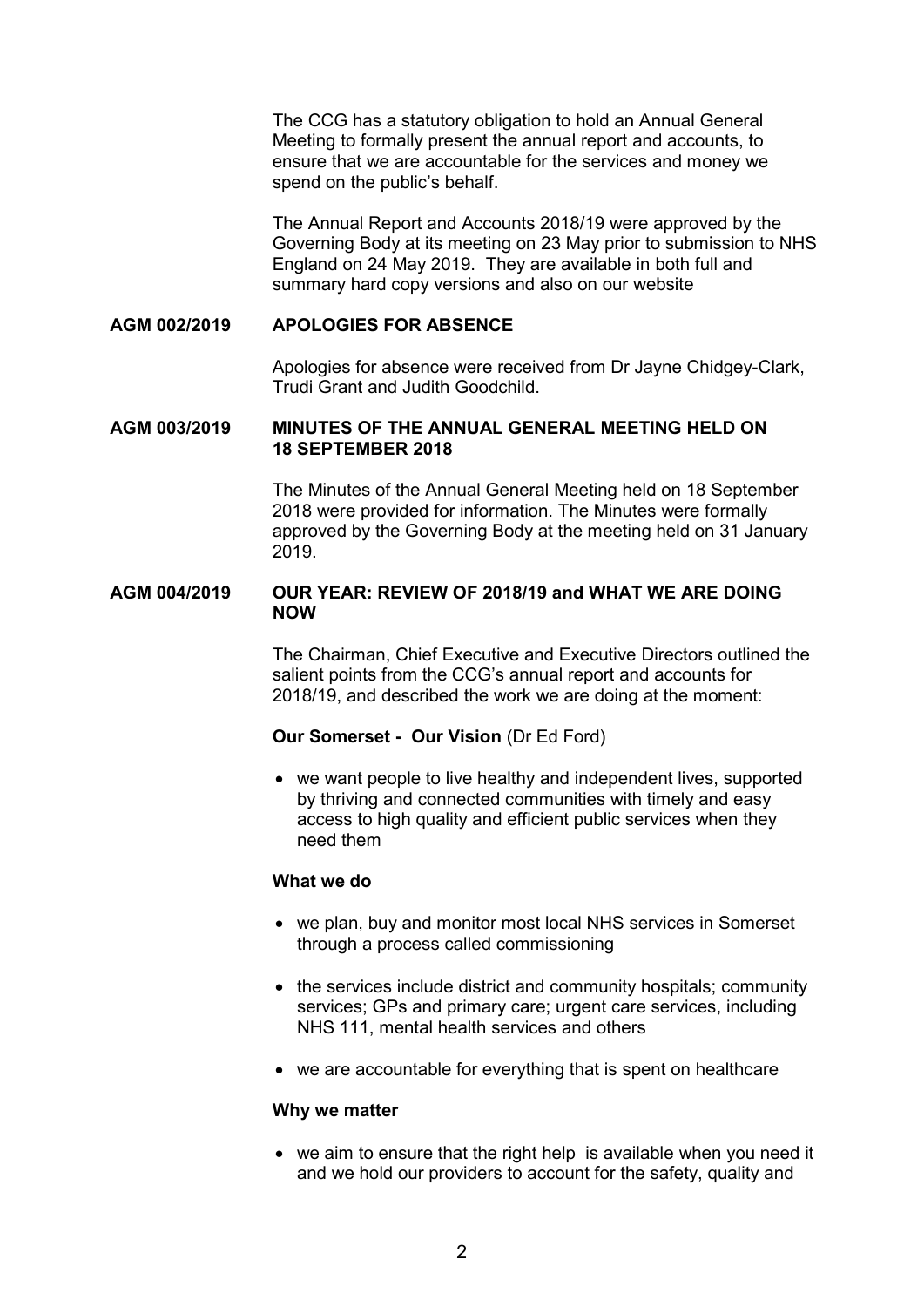value for money of services

## **Listening to your voice**

- we have a legal obligation to involve the public in planning and changing services
- we want to make sure your voice is heard and to listen to what you want to say – we want to encourage people to ask questions
- we want to make sure that the patient and public voice is at the heart of everything we do

## **How you can get involved**

- join your GP Practice PPG (patient participation group)
- follow us on Twitter@somersetccq
- share your patient story with us
- get involved with Fit for my Future
- come to a Governing Body meeting
- join the Somereset Engagement and Advisory Group
- join Healthwatch Somerset
- sign-up for our weekly Patient Engagement newsletter

**Our people** (James Rimmer, Chief Executive)

- 1 in 4 (25%) of the Somerset population is over the age of 65
- Somerset people are relatively healthy and have a good life expectancy: however, depending on where you live, there are inequalities
- 18.8% of people in Somerset are living with a disability
- 12% of people smoke
- 66% of adults in Somerset are obese or overweight, as are 20% of children under five
- 12.5% of people in Somerset have been diagnosed with anxiety or depression

## **Our providers**

- Primary care: There are 65 Somerset GP Practices
- There are three Foundation Trusts Yeovil District Hospital, Taunton and Somerset (Musgrove Park Hospital) and Somerset Partnership (community and mental health services)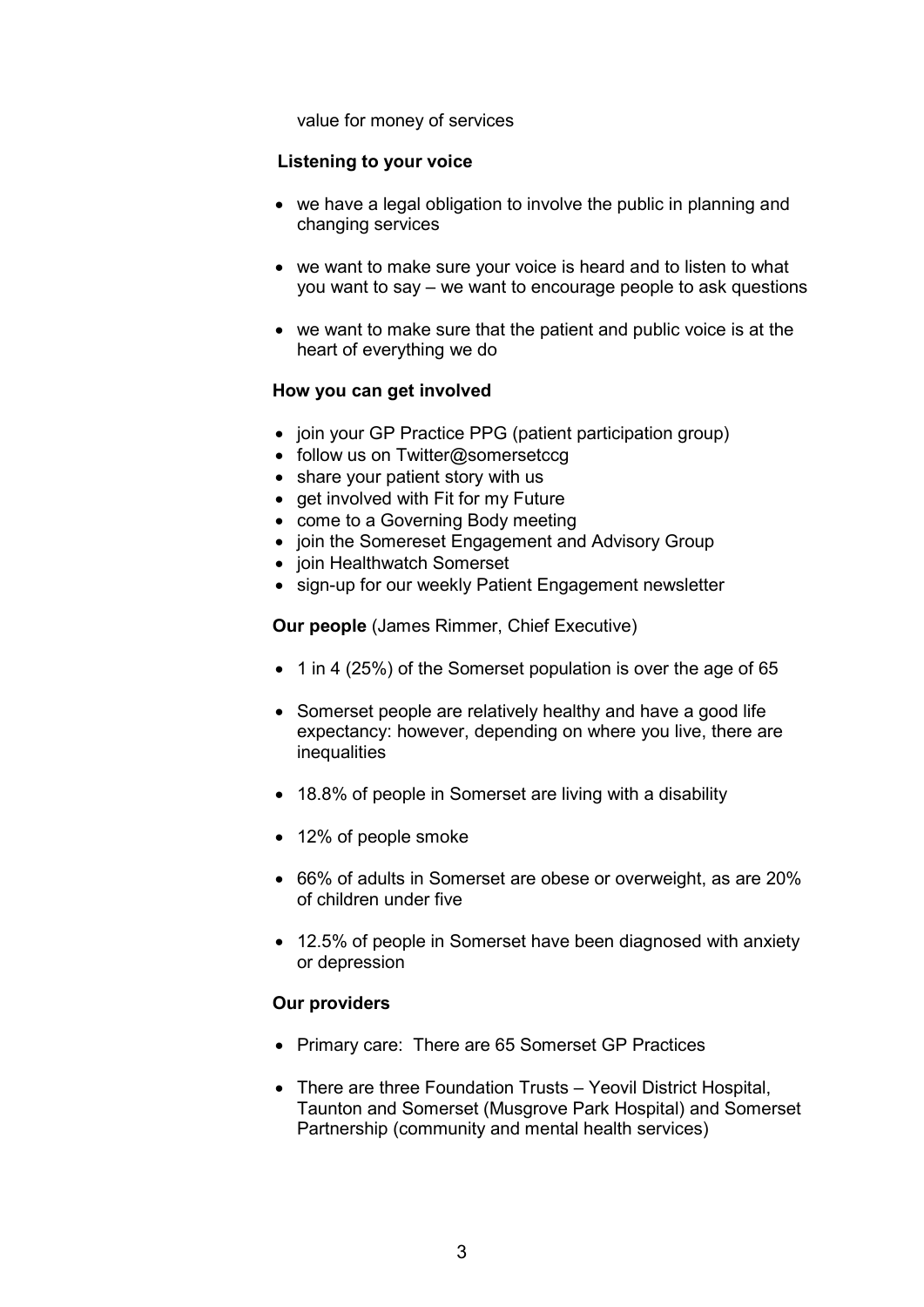- for urgent care, South West Ambulance Service and Devon **Doctors**
- we also commission services from many independent sector providers, community and third sector (voluntary) support

### **Our staff**

- we value our staff and offer pilates, yoga, running and walking sessions; flexible working; an employee assistance programme; a compassionate network, and NHS health checks for those who are registered with a Somerset practice
- we strive to become a better employer, and to provide a better place to work, so that we can recruit the NHS staff we need
- we have developed a set of five values and behaviours, and these have been signed up to by all CCG staff:
	- ∗ Quality improvement
	- ∗ Integrated working
	- ∗ Personal integrity
	- ∗ Compassion
	- ∗ Self-awareness

**Our Successes** (David Freeman – Chief Operating Officer)

- Somerset's three Foundation Trusts Yeovil District Hospital, Taunton and Somerset, and Somerset Partnership – were rated by the Care Quality Commission (CQC) as 'Good'
- Our investment in My Diabetes, My Way: an online platform has been developed so that people with diabetes can sign-up and have their condition monitored on an ongoing basis
- Mental health: we have given greater attention and effort to performance levels in psychosis waiting times
- GP primary care: we are working to increase access, opening hours and on line access
- Improving cancer care: we have invested in the development of new pathways and new tests

**Building on our successes:** over the next 12 months we will:

• roll out Primary Care Networks (PCNs) to encourage GP practices to work together across a bigger footprint – meaning the provision of more services in the community rather than in hospital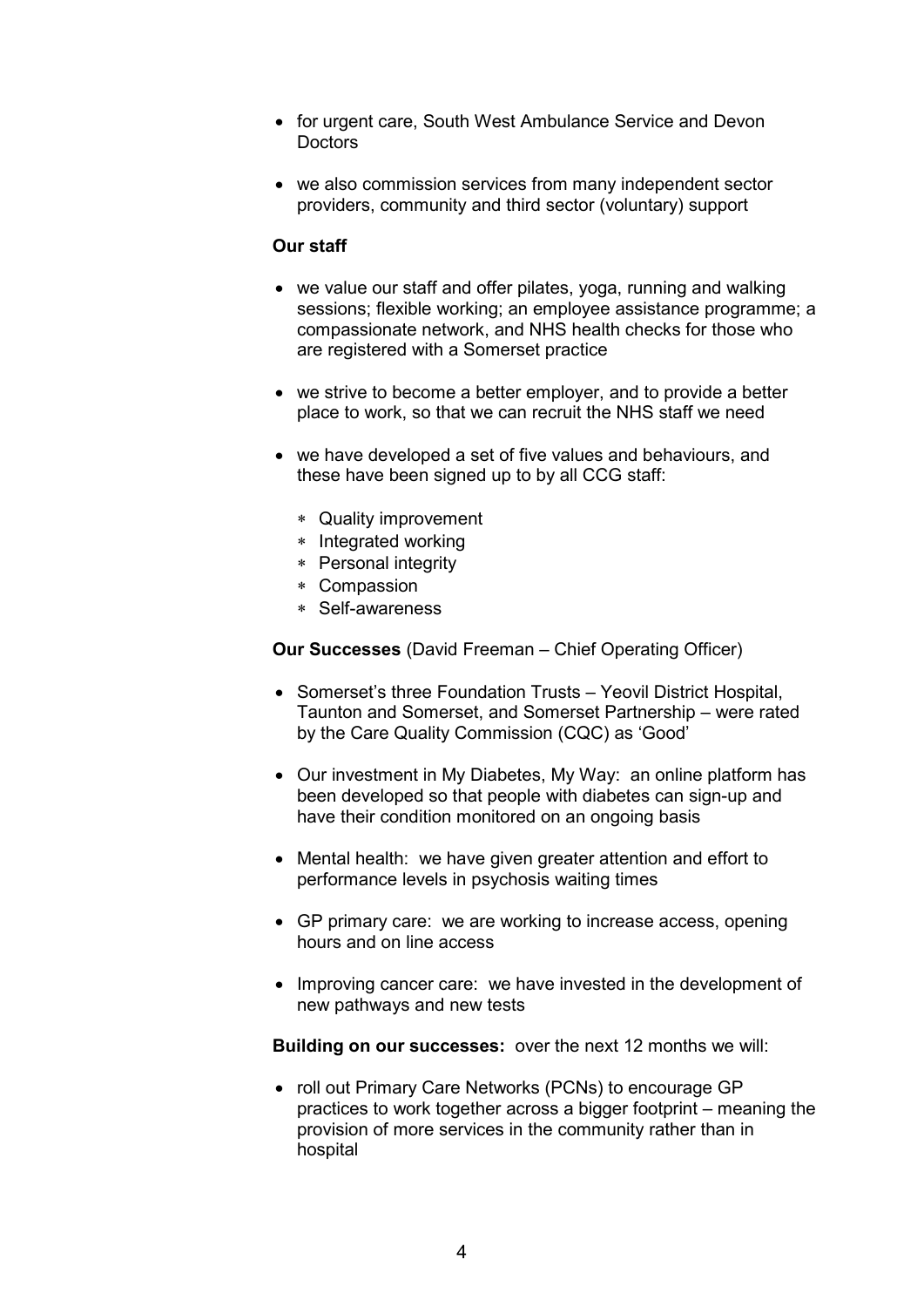- continue to progress the work on mental health. We have been successful in achieving additional funding from NHS England for increasing mental health support in schools
- continue to support the collaboration between two of our Foundation Trusts who are working together to achieve the best possible services for oncology
- continue to look at new dermatology technology and at different ways of providing this services. 70% of consultations are now being conducted through Telederm

### **Facing our challenges:**

- finance: our task is to use tax payers' money to the best of our ability and to maximise patient outcomes
- age related conditions: Somerset has an older than average population, so people are living longer but with more complex conditions, and these need to be addressed
- staff/workforce: recruitment is difficult there is a shortage of GPs, nurses, and specialist consultants. We need to think differently about how we provide care: even if the money were available, recruitment difficulties would remain
- Fit for my Future: puts more emphasis on prevention and selfcare.
- Social prescribing: this will be a key area of focus over the next 12 months
- Digital solutions/technology: we need to embrace technology to make services more accessible

**Annual Report and Accounts** (Alison Henly – Director of Finance)

- the financial duties of Somerset CCG were all delivered in 2018/19, achieving a breakeven position
- the CCG had a budget allocation of approximately £762 million. The majority - £151 million – was spent in secondary care providers (hospitals)
- from 1 April 2019, Somerset CCG became responsible for all primary care services in the county, ie. GP Practices
- how the NHS Somerset £ is spent:
	- ∗ £0.52 secondary care services
	- ∗ £0.14 primary care services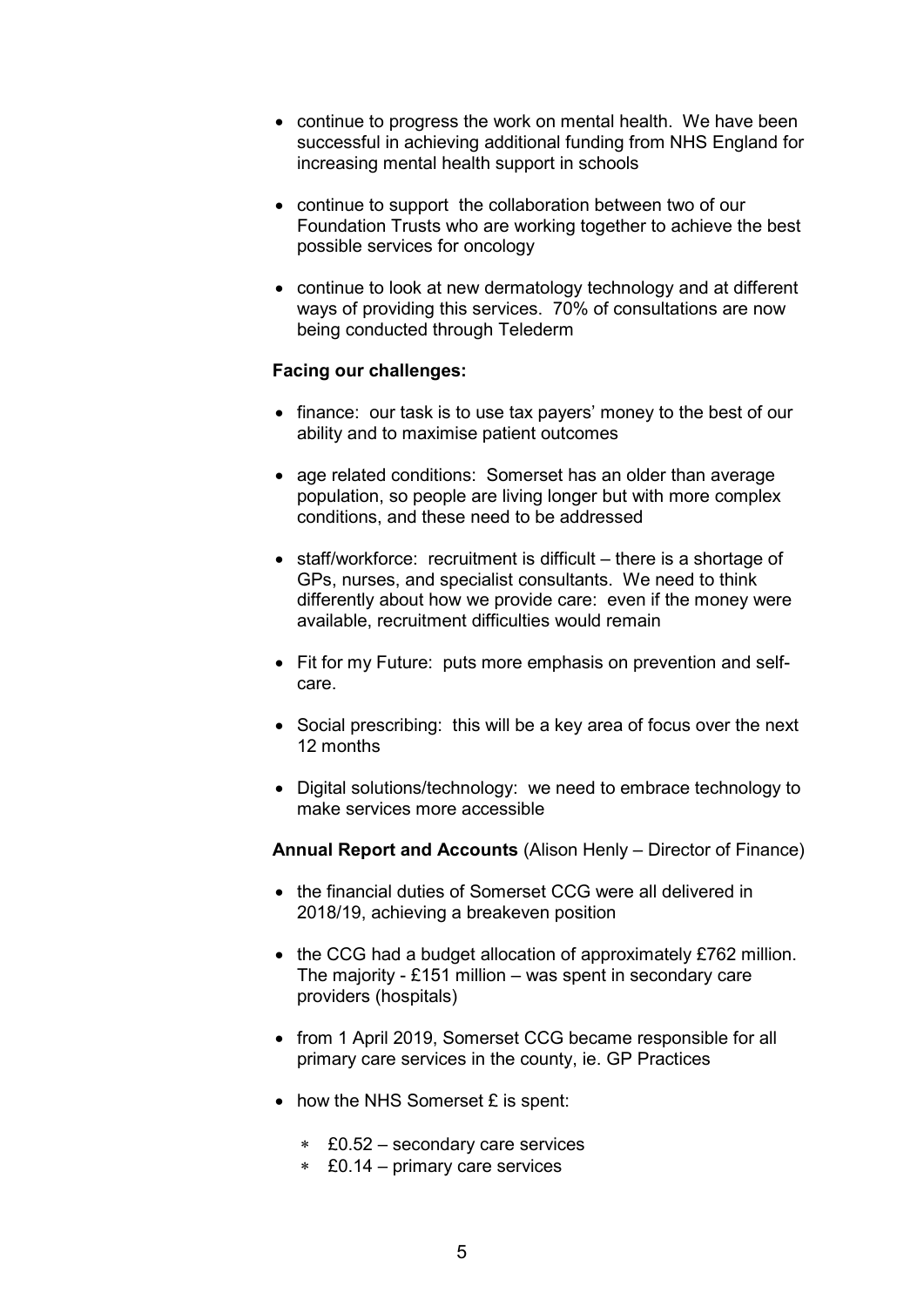- ∗ £0.11 community health services
- ∗ £0.11 mental health and learning disability services
- ∗ £0.06 continuing healthcare (CHC) and funded nursing care
- ∗ £0.03 emergency ambulance services
- ∗ £0.02 other programme services
- ∗ £0.01 running costs

**Improving Quality:** (Sandra Corry, Director of Nursing and Quality)

- we work with all of our service providers and look at how we can deliver services on a day-to-day basis. We accept that – although the majority of services are good - things can sometimes go wrong. Key areas of focus include:
	- patient stories: there has been considerable improvement over the past six months in sharing information and we want to continue this
	- ∗ 'flu: we need to prepare our system and workforce to increase resilience and to ensure that patients and vulnerable people are well-equipped
	- ∗ hospital and care homes:
		- the infection control team continues to decrease the reliance on antibiotics
		- joint working has increased and people are being discharged in a more timely fashion. Risk mitigation is paramount, to ensure that people receive the right care in the right setting
	- Somerset CCG continues to work closely with Social Care around the safeguarding agenda for adults, children, and children looked after
	- ∗ there is a national focus on early detection of sepsis
	- ∗ Somerset CCG is conducting a review of falls' prevention to better support people in their home environment
	- ∗ funding has been secured from NHS England to support people suffering from domestic abuse
	- ∗ funding has been awarded from Health Education for primary nurse quality improvement training, so they can better support their GP colleagues

### **Joint Plans for Somerset's Future**

(Maria Heard and Dr Alex Murray)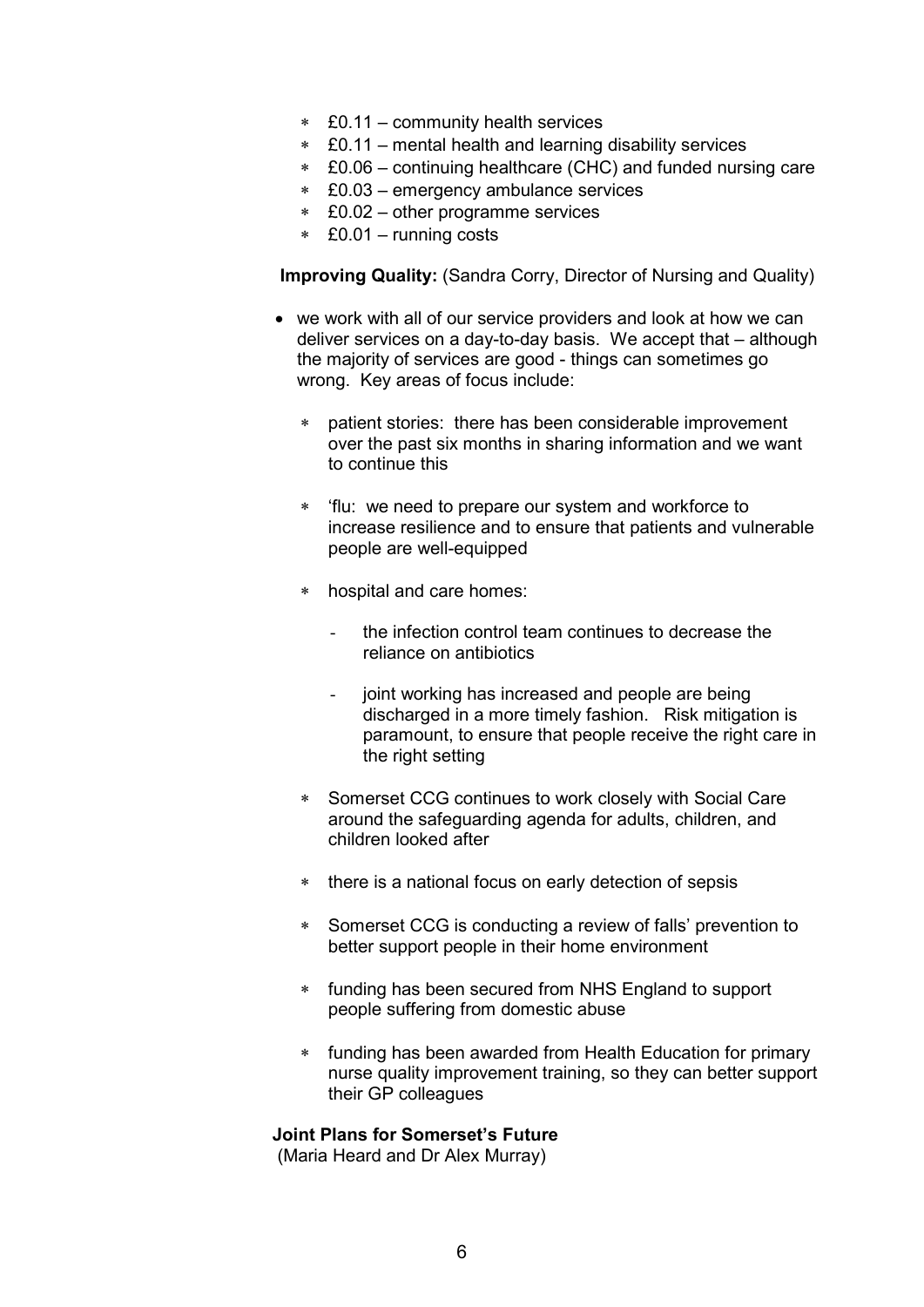- we want people to live healthy and independent lives, supported by thriving and connected communities with timely and easy access to high-quality and efficient public services when they need them
- to help us achieve this, the way we organise and commission our health and care services needs to change
- we know that change will be more effective if we prioritise and concentrate our efforts on achievable actions that will have greatest impact, and work together with our partners to design services that are sustainable for the future
- together with our partners we have agreed on some key priority areas for health and care
	- ∗ Prevention:
		- we will invest more in helping people to stay well and live healthy lives. In the immediate future we are focusing on the development of social prescribing and the prevention of cardiovascular disease
		- we need to encourage people to live healthier lifestyles in order to tackle some of the underlying causes of ill health and longer term health conditions
	- Development of local services:
		- we will support people to remain at home through more closely integrated neighbourhood health and care teams
		- we are working on a new model of care that will reduce the time people have to stay in hospital and deliver 'wraparound' health and care services in the community, closer to home
	- ∗ Strengthening specialist and hospital services:
		- we will design a model for our acute hospitals which will make sure they have a vibrant future and distinct purpose, with stronger links to hospitals outside of Somerset
		- we will invest in community adult mental health services and improve access for people who need support for a mental health condition. We will continue to develop and enhance home treatment services to provide the right care at the right time, with a strong focus on prevention and early support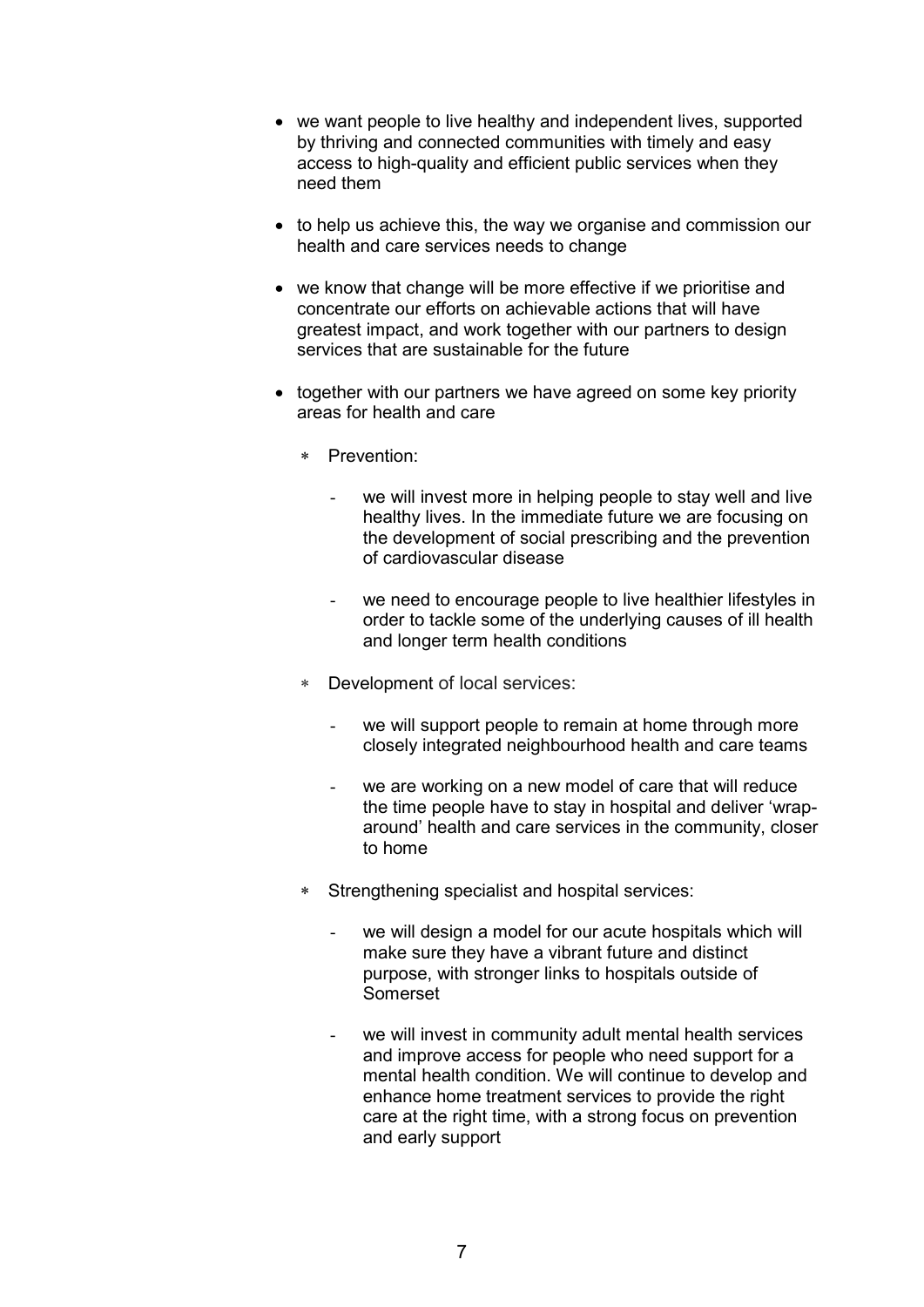- we will work towards better care and earlier intervention services for children in crisis
- ∗ Working better together:
	- we will develop systems that support information sharing, joint decision making, service integration and directing resources towards prevention and place-based care
	- we will do this by continuing to develop Fit for my Future, our integrated health and care system for Somerset
- Improving our finances:
	- we will develop and deliver a three year financial recovery plan
- ∗ Involving you in our plans:
	- we want local people whether they are patients, carers, members of the public or our staff – to have the opportunity to be involved in the strategy and our proposals
	- some of our proposals can be taken forward through our current delivery groups and programme boards without delay. Others will need full public consultation. We will be talking to you about these, starting in the autumn with acute mental health inpatient beds for people of working age. You will all have the opportunity to have your say about additional service proposals over the coming months.

### **AGM 005/2019 PUBLIC QUESTIONS**

- 1 **What is the situation with St Margaret's Hospice? How is it funded, does the CCG have a contract with them and are there any requirements on this contract?** 
	- St Margaret's Hospice operates under a standard NHS contract
	- as with all NHS contracts, service specifications apply
	- the contract monitors activity and quality
	- there are a number of defined outcomes in the contract
	- there is no specification for centralising the service
	- the funding we provide to St Margaret's Hospice has been static, but funding from other areas (such as voluntary donations) has reduced: we fund approximately one-third of the Hospice's running costs
	- the Hospice funding issue is not unique to St Margaret's or Somerset – it is a nationwide issue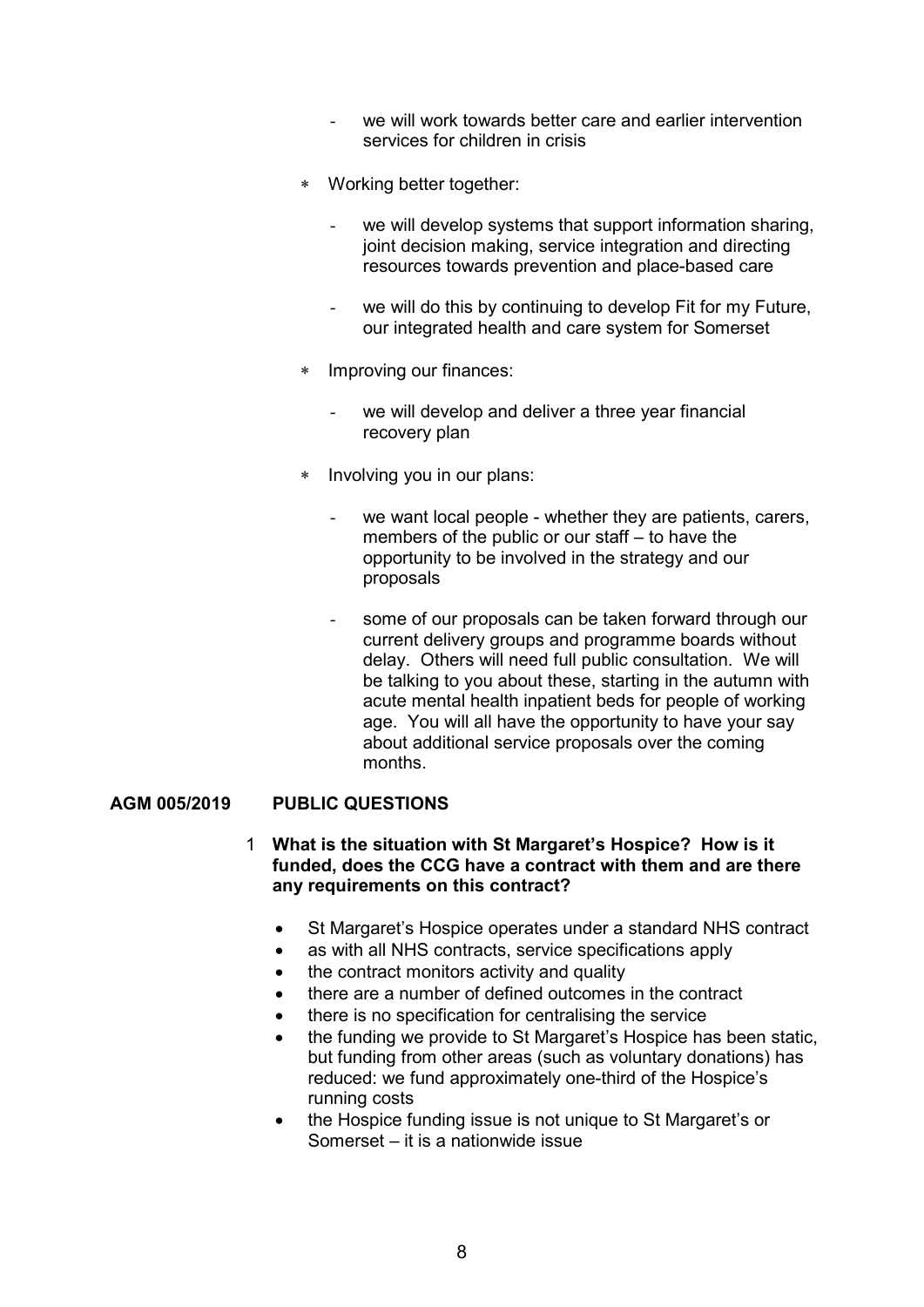### **2 Does the CG support the closure of inpatient beds at St Margaret's Hospice in Yeovil?**

 If the deficit at St Margaret's Hospice continues to get worse, it could bring the entire sector in Somerset into difficulty. Inpatient beds are one of the most costly services to run and this means that any funds placed in this area would not be able to be used on other services across our county. We will continue to assess this issue based on demand and the needs of our local population.

 We will continue to work with St Margaret's Hospice Care to explore all possible options with a view to ensuring that they have a sustainable future for many years to come.

### **3 What is the plan for mitigating the paediatric patients currently waiting for referrals?**

We are sorry to those who have experienced delays to their paediatric referrals and we know this should have been done better. We are working directly with providers to see what we can do to support them. We are also working to link up services across the county to make sure that referrals are being made in good time and waiting lists are as short as possible.

## **4 Is the NHS giving patients good value for money?**

The NHS is one of the most productive organisations in the UK. As a CCG it is our responsibility to continue to push hard for efficiency in Somerset and give our people good value for money.

## **5 Can the CCG lobby parliament about bringing back a nursing bursary?**

 We would encourage anyone who is passionate about this issue to lobby their local MP. We will be working with the Royal College of Nursing to support a safer working initiative across England (which includes a look at bringing back the nursing bursary).

### **6 What nursing apprenticeships are available in Somerset?**

 Our provider, including Yeovil District Hospital NHS Foundation Trust and Taunton and Somerset NHS Foundation Trust, as well as our community partners, all offer nursing apprenticeships.

### **7 How can we support people with online access?**

We understand that online access and digital healthcare is not always suitable for everyone, which is why we will not be replacing our traditional methods with digital ones. Instead we want to offer both digital and traditional methods of healthcare in tandem. However, would encourage those who are interest in getting online access to do so.